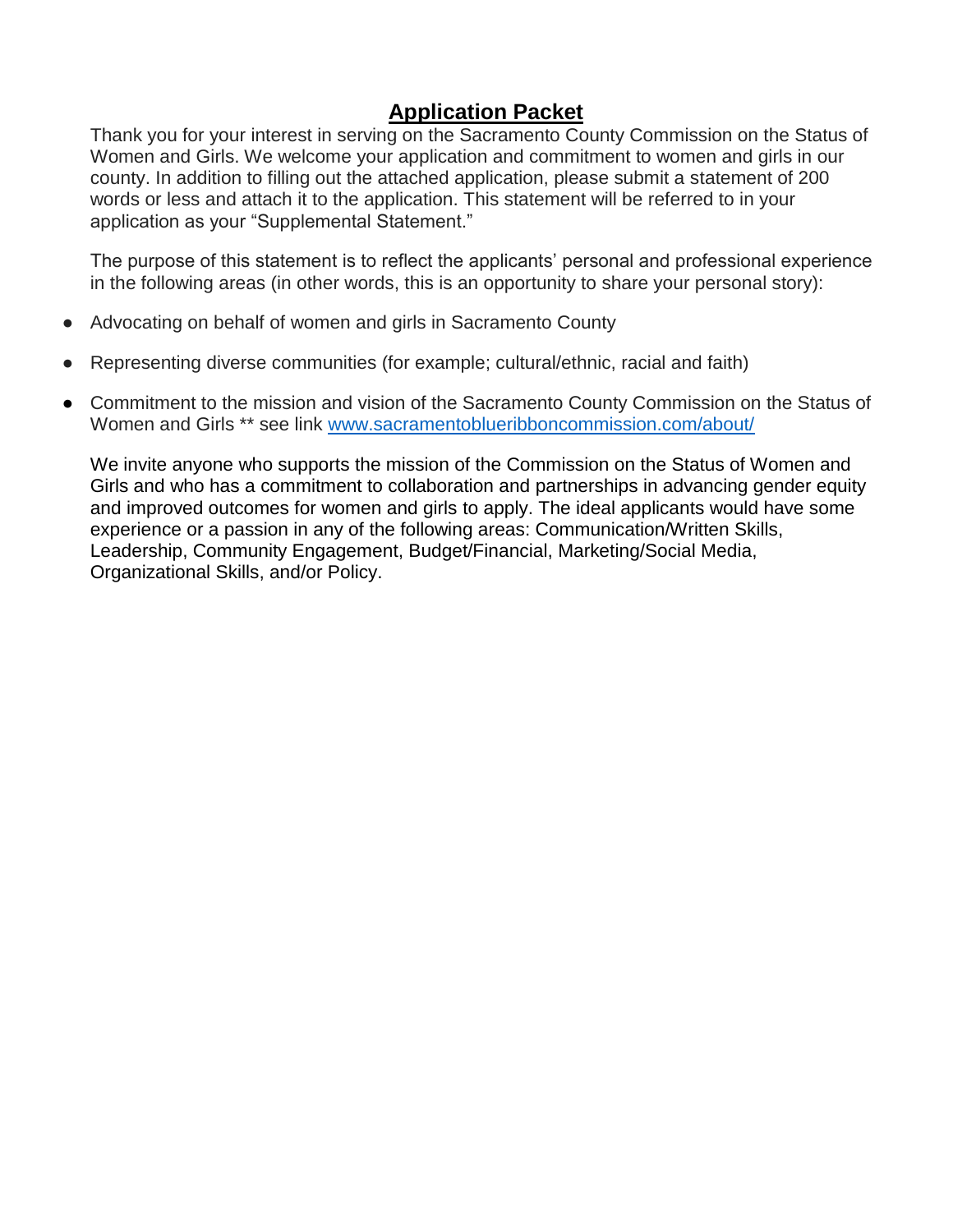



#### **YOUTH APPLICATION FOR APPOINTMENT TO SACRAMENTO COUNTY COMMISSION ON THE STATUS OF WOMEN AND GIRLS –** *ORIGINAL APPLICATIONS MUST BE FILED WITH THE CLERK OF THE BOARD OF SUPERVISORS*

*700 H STREET, SUITE 2450, SACRAMENTO, CA 95814 FAXED AND E-MAILED APPLICATIONS WILL NOT BE ACCEPTED FOR FILING*

| Name: Name and the second state of the second state of the second state of the second state of the second state of the second state of the second state of the second state of the second state of the second state of the sec                                 | Home Phone: __________________________            |
|----------------------------------------------------------------------------------------------------------------------------------------------------------------------------------------------------------------------------------------------------------------|---------------------------------------------------|
|                                                                                                                                                                                                                                                                | City:____________________________Zip: ___________ |
|                                                                                                                                                                                                                                                                |                                                   |
|                                                                                                                                                                                                                                                                |                                                   |
| Sacramento County Supervisorial District in which you reside: __________________<br>This information is available from http://www.supervisorlookup.saccounty.net/.<br>Why are you interested in applying for the Sacramento County Commission on the Status of |                                                   |
| <b>Women and Girls?</b>                                                                                                                                                                                                                                        |                                                   |
|                                                                                                                                                                                                                                                                |                                                   |
|                                                                                                                                                                                                                                                                |                                                   |
|                                                                                                                                                                                                                                                                |                                                   |
| What skills will you bring to this commission?                                                                                                                                                                                                                 |                                                   |
|                                                                                                                                                                                                                                                                |                                                   |
|                                                                                                                                                                                                                                                                |                                                   |
|                                                                                                                                                                                                                                                                |                                                   |
| What are the main issues women and girls in Sacramento face today?                                                                                                                                                                                             |                                                   |
|                                                                                                                                                                                                                                                                |                                                   |
|                                                                                                                                                                                                                                                                |                                                   |
|                                                                                                                                                                                                                                                                |                                                   |
| <b>Office Use Only</b>                                                                                                                                                                                                                                         |                                                   |
| Seat # / Replaces:                                                                                                                                                                                                                                             |                                                   |
| <b>Appointment Expires:</b>                                                                                                                                                                                                                                    |                                                   |

*Term Expires:*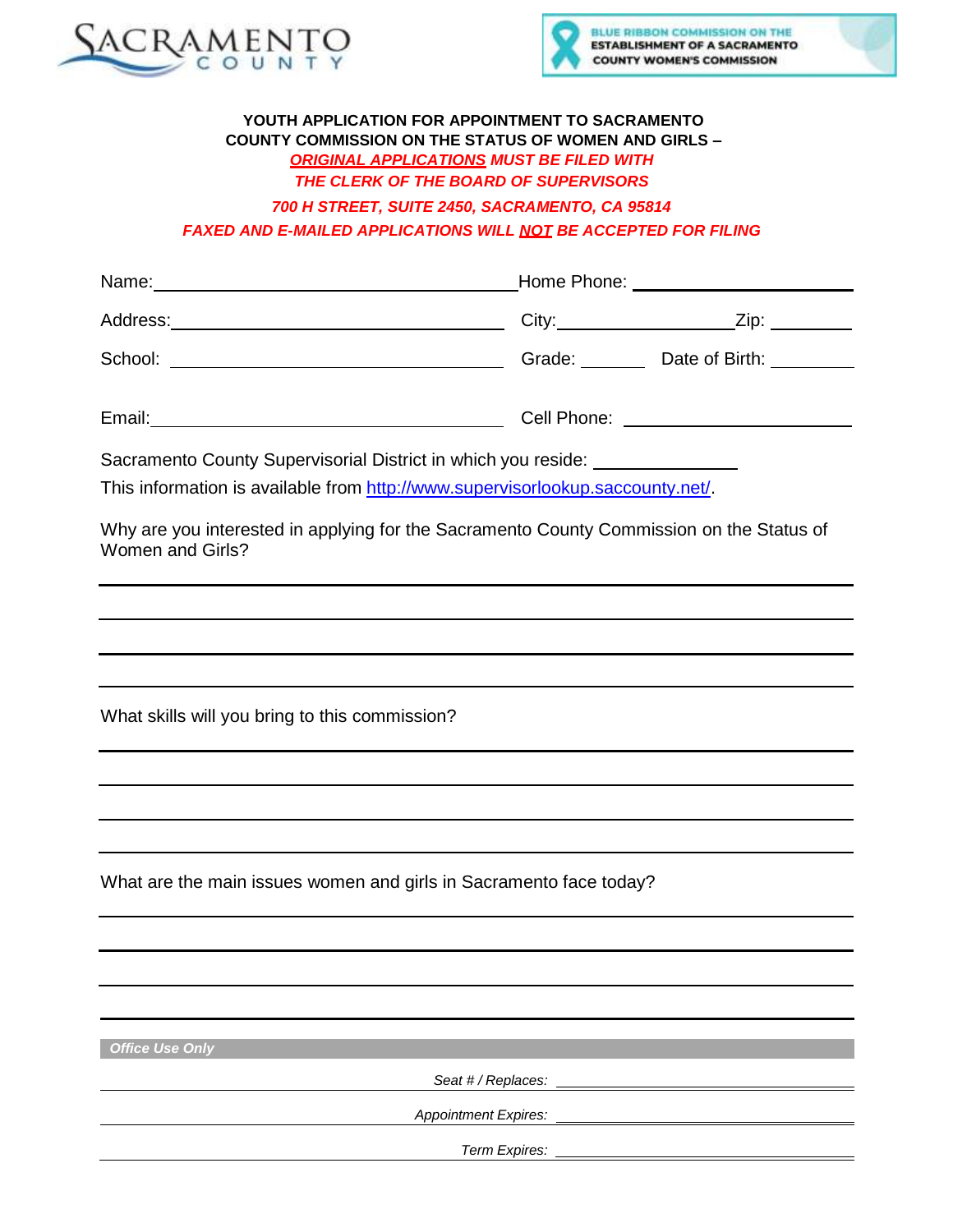What current or past volunteer, community, and/or work experience have you participated in?

What are your educational and career goals?

Please list all extracurricular activities (academic, athletic, political, religious, social, etc.) you are currently involved in and any you anticipate joining within the next year.

If you have any other information or experiences you feel would be helpful to the Board of Supervisors in making this appointment please list them here:

Please submit the following items *with your completed application* to the address below:

- **Two letters of recommendation** from your teachers and/or non-family members from your community or an organization who would recommend you for a seat on the Sacramento County Commission on the status of Women and Girls
- **Parental and Photo, Video, Audio Consent Form** completed and signed by your parent or legal guardian

**Clerk of the Board of Supervisors 700 H Street, Suite 2450 Sacramento, CA 95814-1298**